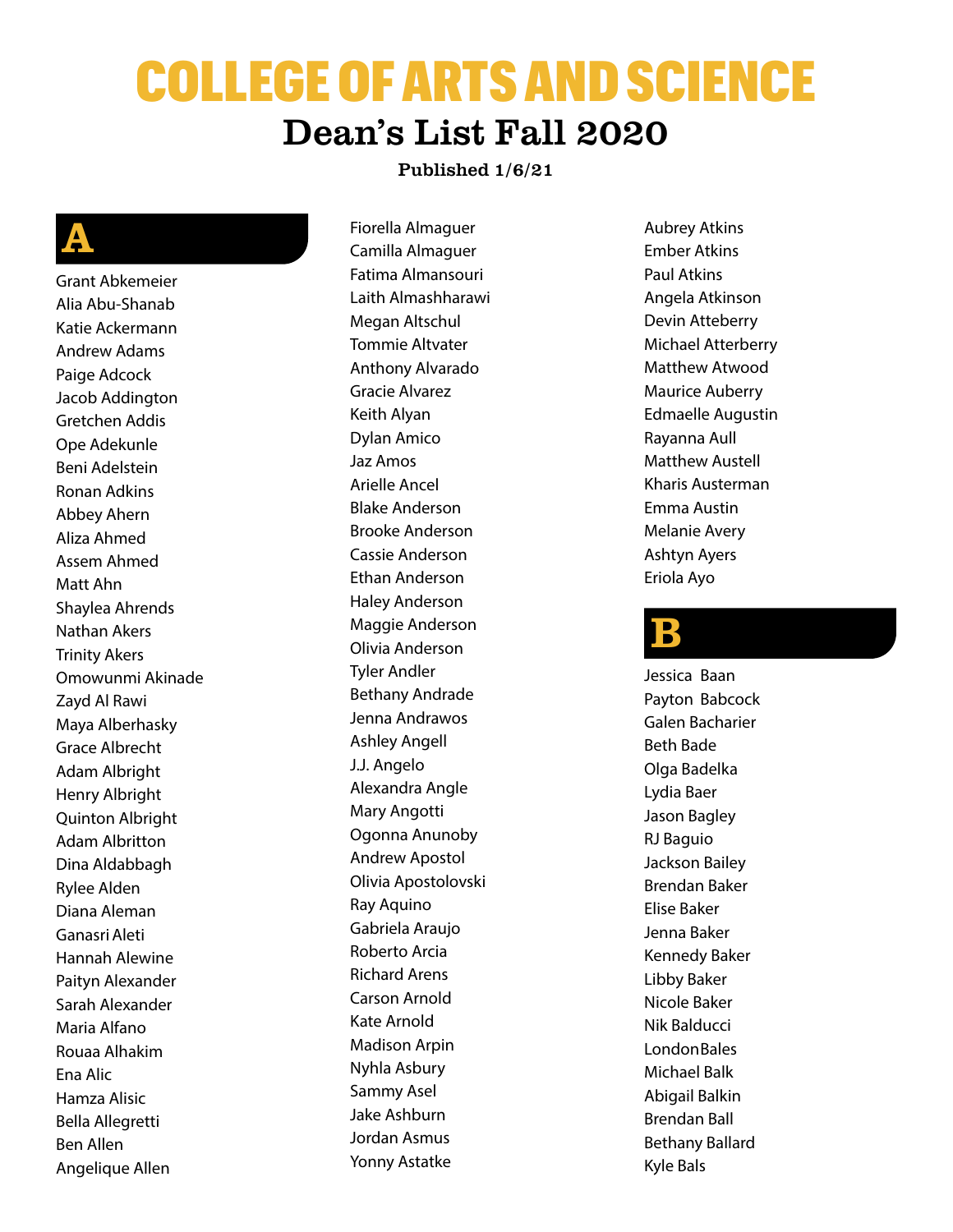Luke Banderas Alphine Bangura Yazmin Barajas Bryanna Barber Amber Barbieri Frank Barbieri Kendall Bardsley Gia Bargaineer Keeley Barket Avyon Barnes Matthew Barnes Shelby Barnett Danielle Barnette Matthew Barron Preston Barron John Barry Katherine Barry Payton Barry Samantha Barry Natalie Barta Katelyn Bartels Juliana Bartoli Mia Bartolotta Cole Barton Rosemary Bass Daniel Bathe Macy Baugh Abby Baumann Elise Baumann John Baur Kelsey Bausback Luke Baxter Lauren Bayne Owen Bazigian Kieran Bazley Sarah Beahm Lauren Bean Mary Bean Sydney Beard Lily Beardman Lauren Beasley Michael Beattie Lexie Beauchamp Mackenzie Beaver Elijah Bechtel Anna Beck Bailey Becker Derek Becker

Courtney Beckett Maggie Beckett Alex Becks Hannah Beebe Grace Behrle Taye Behrmann Rachel Behrndt Sewit Belete Jodelyn Belew Bailey Bell John Bell Julianna Bell Morgan Bell Nat Bell IsabelleBellinger Grace Bellman Joey Belmore Ben Belongy Jason Belval Cate Bender Sam Benhardt Dc Benincasa Briana Bennett Emma Bennett Kear'A Bennett Jacob Benshoff Jake Benson Sid Bentil Riley Berens Taylor Berke Mia Berkstresser Venitia Bernard Hunter Bernardi Alex Bernier Rachel Bernstein Jaclyn Berry Morgan Berry IsabellaBertarelli Sophie Berte Rylee Berti Maisie Bess Ashtyn Bevans Grace Beyer Abuzar Bhatty Ali Bhatty Mandar Bhoyar Emmy Biagini Justin Bias

Tyler Bickmeyer Emily Bierma Ashley Bigos Nico Bilinski Madison Billingsley Katie Billington Vincent Biondo Libbie Bird Danielle Bishop Eliot Bitting Jeffrey Bittle Olivia Blackmore Katie Blades Daniel Blair Kennedy Blake Caitlin Blakeley Peyton Blakemore Jacob Blank Brady Blanton Kristin Blaszczak Anthony Blatter Sydney Blecha Md Bledsoe Abby Blenk Daniel Blevins Lydia Block Samantha Blondin Meredith Blucker Skyler Blumhorst Mora Boatman Audrey Bockhorst Henry Bodde Nick Bode Jeffrey Bodeen Keith Bodenhamer Max Bodenhausen Brin Bodker Andrew Boeger Logan Boehm Carlie Boerio Austin Boerner Jennifer Boettinger Jaida Bogan David Bogar Madelyn Bogler Jenna Bohler Ed Bohnert Leea Boivin

Eli Bolding Kate Boley Erin Bollinger Brooke Bommarito Katy Bond Jack Bonifant Caitlyn Bontrager Logan Boone Olivia Boone Brady Booth Austin Boots Kaitlyn Boozer Oliver Bopp Isabelle Borchardt Quentin Borengasser Alexis Borgstadt Lexi Boring Maddy Borzych Rosie Boswell Courtney Botkins Jess Bottger Abby Botts Peyton Boudouris Grace Boulden Madelyn Bourgoine Taylor Bourland Caroline Bowen Kata Bowen Ethan Bowers Elly Bowles Brooke Bowman Kobe Bowman Alex Boyd Carleigh Boyd Clay Boyd Megan Boyd Andrew Boyer Emily Boyer Tim Boykin Matthew Bozeman Elise Bozzi Jack Brackney Jessica Brade Mia Brader Austin Bradfield Connor Bradley Shannon Bradley Aminah Bradley-Pikes Lillian Bradshaw Abby Brady **Addison Braec** Madeline Bran Katie Brandon **Allison Branna Grant Branstet** Colin Braun Reagan Braver Wilson Brawley Jakob Bredell Sydney Breed Vinny Brennan Kelly Brenner Luvonte Bress **Cameron Brev** Aiden Bridges Jacob Briley Bailey Brimer Mara Brinkmey Alli Brinton Cierra Britt Dylan Britton Mitch Broddon Michelle Brode Julia Brodkey Hannah Brody Sydney Brody Annaliese Brog Aidan Brooks Taylor Brooks Isabella Broust Aalyia Brown Andrea Brown Declan Brown Elena Brown Elijah Brown Faith Brown Josh Brown Karah Brown **Kennedy Brow** Kyra Brown **Meghan Brow** Mimi Brown Seth Brown Landon Browns Erin Brozek Ashley Brubaker

| ЭW    | <b>Patrick Brunell</b>     |
|-------|----------------------------|
|       | Jordan Bruner              |
| ckel  | Madi Bruner                |
| ١d    | Taylor Brungardt           |
| ١     | <b>Allie Bruns</b>         |
| an    | Darius Bryan               |
| tter  | <b>Trey Bryant</b>         |
|       | Taylor Buchannan           |
| rman  | Ben Buchinger              |
| .У    | Quincy Buckner             |
|       | Camille Buda               |
| love  | Hieu Bui                   |
| ገ     | Phuong Oanh Bui            |
|       | <b>Channing Bullock</b>    |
| ler   | <b>Whitney Burch</b>       |
| ver   | <b>Harrison Burchfield</b> |
|       | Elizabeth Burdick          |
|       | Zuzu Burdsal               |
|       | Sabrina Burgdorf           |
| yer   | <b>Emily Burgett</b>       |
|       | Erin Burke                 |
|       | Hannah Burke               |
|       | Joe Burke                  |
| n     | Artemis Burkemper          |
| ersen | Evelyn Burkhard            |
|       | Lauren Burkhead            |
| I     | <b>Mitch Burnette</b>      |
|       | Julia Bursby               |
| goto  | <b>Austin Burton</b>       |
|       | <b>Emma Burton</b>         |
|       | Mikayla Burton             |
| ter   | <b>Elizabeth Busch</b>     |
|       | <b>Audrey Bush</b>         |
| ١     | <b>Rachel Bush</b>         |
|       | <b>Grant Bushnell</b>      |
|       | Kate Bushnell              |
|       | <b>Madison Busse</b>       |
|       | Nathan Butcher             |
|       | <b>Arie Butler</b>         |
|       | <b>Brody Butler</b>        |
| vn    | Deandra Butler             |
|       | <b>Rory Butler</b>         |
| 'n    | <b>Tanner Butler</b>       |
|       | <b>Truman Butler</b>       |
|       | Anna Buturla               |
| ٦C    |                            |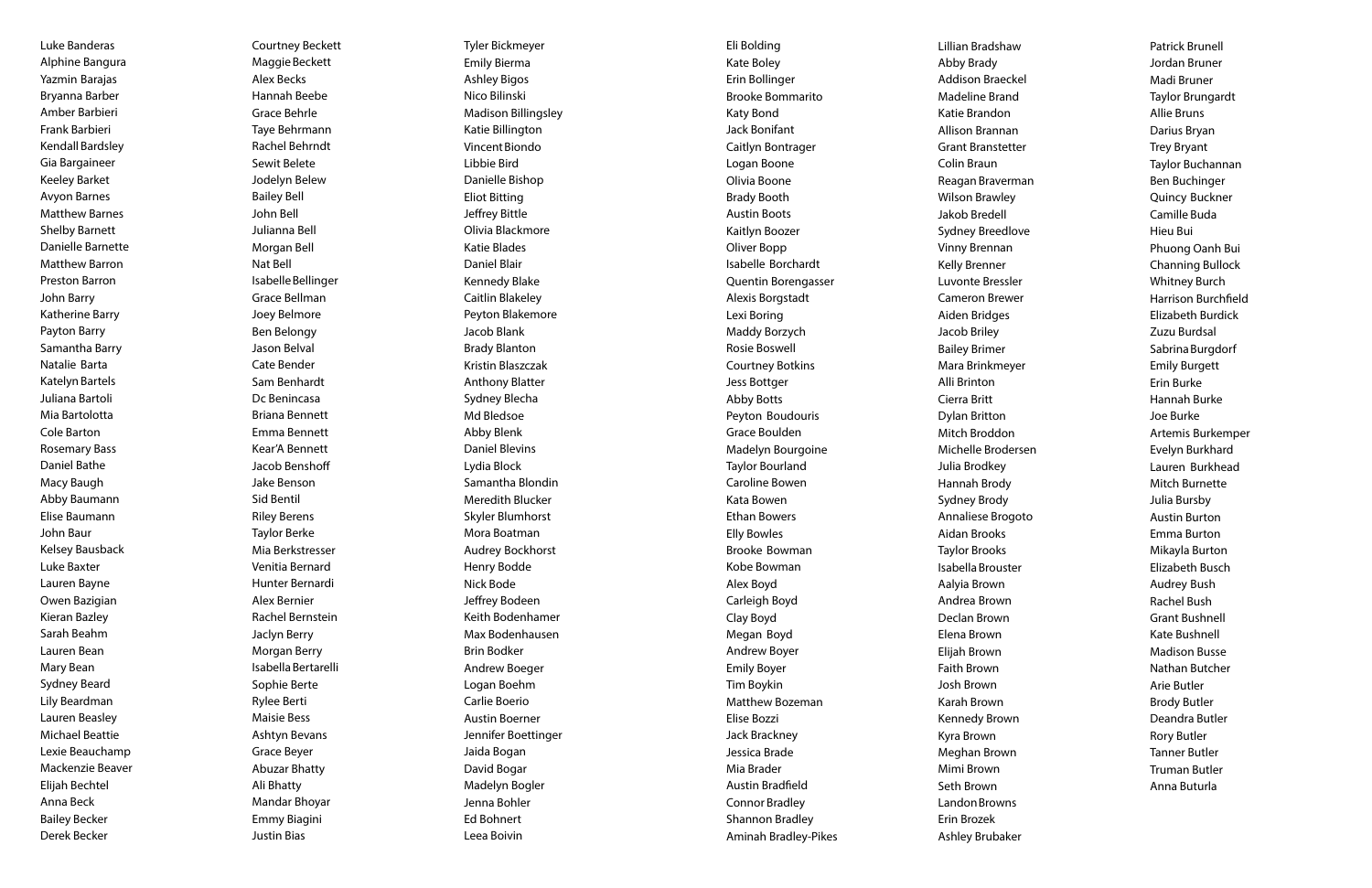### C

Noah Cadwell Liz Cahalan Lucy Caile Allyson Caisley Hannah Calandro Dylan Calhoon Averey Campbell Cody Campbell Josie Campbell Kaylin Campbell Nicole Campbell Theresa Campbell Bailey Cannon Grace Cannon Megan Carey Trey Carlin Casey Carlisle BriannaCarman Michael Carney Phillip Carney Kate Carovillano Jenny Carpio IsabellaCarr Bryan Carrasco Paula Carrera Matt Carroll Matthew Carroll Madeline Carson Amory Carter Andrew Carter Jesse Carter Hannah Carter Logan Carter Skyler Carter Quinn Cartwright Katie Caruso Fallon Caruth Tricia Carver-Horner Nick Cary Caleb Casanova Nate Case Meghan Cashell Jo Cassella Allison Cathey Cassie Cathorall Lorenzo Ceccon

Serena Cepeda Hannah Chaffin ClaudiaChambers Karsyn Chambers Logan Chambers Beau Chandler Luke Chaney Nolan Chapman Devin Chapman Allison Chase Lewis Chastain Priyanka Chaudhary Marc Chauvin Sienna Chavez Joanna Chavez Alaric Chen Anna Chen Samuel Cheslik Kara Cheslock Crystal Cheun Meghan Chewning Ruth Chi Grace Chicoine Nicholas Childers Savannah Childress Olivia Childs Emilia Chiriboga Sydney Chism Brooke Chowning Kyle Chrisman Malori Chrisman Rheanne Chrisman Chelsey Christensen Isabelle Christiansen Christina Chung Danny Chura Megan Ciaramitaro Jillian Cilek Aidan Clark Autumn Clark Kadie Clark Lilly Clark Logan Clark Taylor Clark Erin Clarke Wesley Clarkston Casey Claros Figueroa Evan Clausner

Alison Clay Erin Clay Mackenzie Clayton Peyton Cleek Akira Clemons Bryce Clemons Shawna Clemons Austin Cleveland Amanda Clifton Connor Cochran ColleenCogley Ryan Cohen Blain Coker Arnold Cole Juliana Cole Andy Coleman Hailee Coleman Reggie Coleman Courtney Colench Michael Coletta James Collier Grace Collins John Collins Carol Compton Matti Conatser Emily Condra Elizabeth Conley IsabellaConley Matthew Connelly Mia Connor Rachel Conrad Brad Cook Gwyneth Cook Kaylee Cook Kevin Cook Luci Cook Emma Cooney Brianna Cooper Casie Cooper Emily Cooper Kylie Cooper MacKenzie Cooper Sofia Copat Jay Copeland Erin Cordes MaddieCordes Calissa Cormier Drew Corner

Nicoh Corretjer Paige Coss Kaitie Cott Leah Cottrell Bryanna Counts Haley Coward Sean Cowell Jae Cowen Callie Cox Crystal Cox Della Cox Kyler Cox Bailey Crabtree Kathryn Craddock Alyson Craft Jordan Crain Caroline Crane Haylee Crane Caroline Crank Mackenzie Cranmer Liz Crawley Maddy Creach Rayanna Crites Kayla Critten Ross Morgan Croarkin Lexi Crocker Marisa Cropp Erica Crosby Zoe Lucy Cross Brooklyn Cross Reece Crossan Madeline Crozier Gage Crum Bela Cseri Drew Cuba Kelsey Cuggino Nich Culley Noah Culpepper Addy Culver Caroline Cunningham Catelyn Cunningham Quinn Cunningham Adam Cunnyngham Megan Curran Megan Currie Megan Curry Mark Curtin Amelia Curis

Kassie Curtis Enrico Cusimano Leslie Cytron

# $\mathbf D$

Benjamin Dahlgren Drew Dahlquist Jacob Dalton Hunter Damron Caitlin Danborn Sophie Dandola Micaylyn Darby Mathilda Darkwah Zoe Darnell John Darrah Kelli Daugherty Seth Daves Annika David Toby Davidson Bianca Davis Blake Davis BradleyDavis Camden Davis Curt Davis Isabelle Davis Madison Davis Mary Davis Morgan Davis Nick Davis Trentynne Davis Alexis Daw Benjamin Dawson Josh Day Sean Day Anna D'Cruz Dan-Eli De La Torre Ellie DeBeer Rabi Decatorsmith Olivia Decker Rebecca Degreeff Abigail Degroot Megan DeGunia Matthew DeHass Grace Deien Hannah Deien IsabellaDeiparine Hannah deJonge

Justin Del Rosario Bella Delancy Ela Delgado Kiara Delgado Rachel Delgado Asiya Delic Reeve Delmas Thomas DeLong AleighaDelozier Spencer DeLucia Anna DeMeyer Natalie Dennis Audrey Dennison Noelle DeRennaux Elizabeth Derner Rilyn DeRosa Jessie Deterding Morgan DeVault John Dever Kate Devine Dillon Dewey Andrew Deyoe Valeria Diaz Kyle DiBernardo Jonny Diccianni Quinton Dickerson Abby Dickinson Jade Dickinson Colin Dierkes Elise Diesfeld Samantha Dietel Alicen Dietrich Miranda Difilippo Ashton Diggs Griffin Dilks Alex Dilliner Thomas Dillon Bella DiMercurio Alex Dishman Diya Divyakumar Faith Dixson Emilie Dobbins Afi Dobson Beyonce Dockery Brayden Dodds Danielle Dodson Ruthanne Doebler Chayse Doerr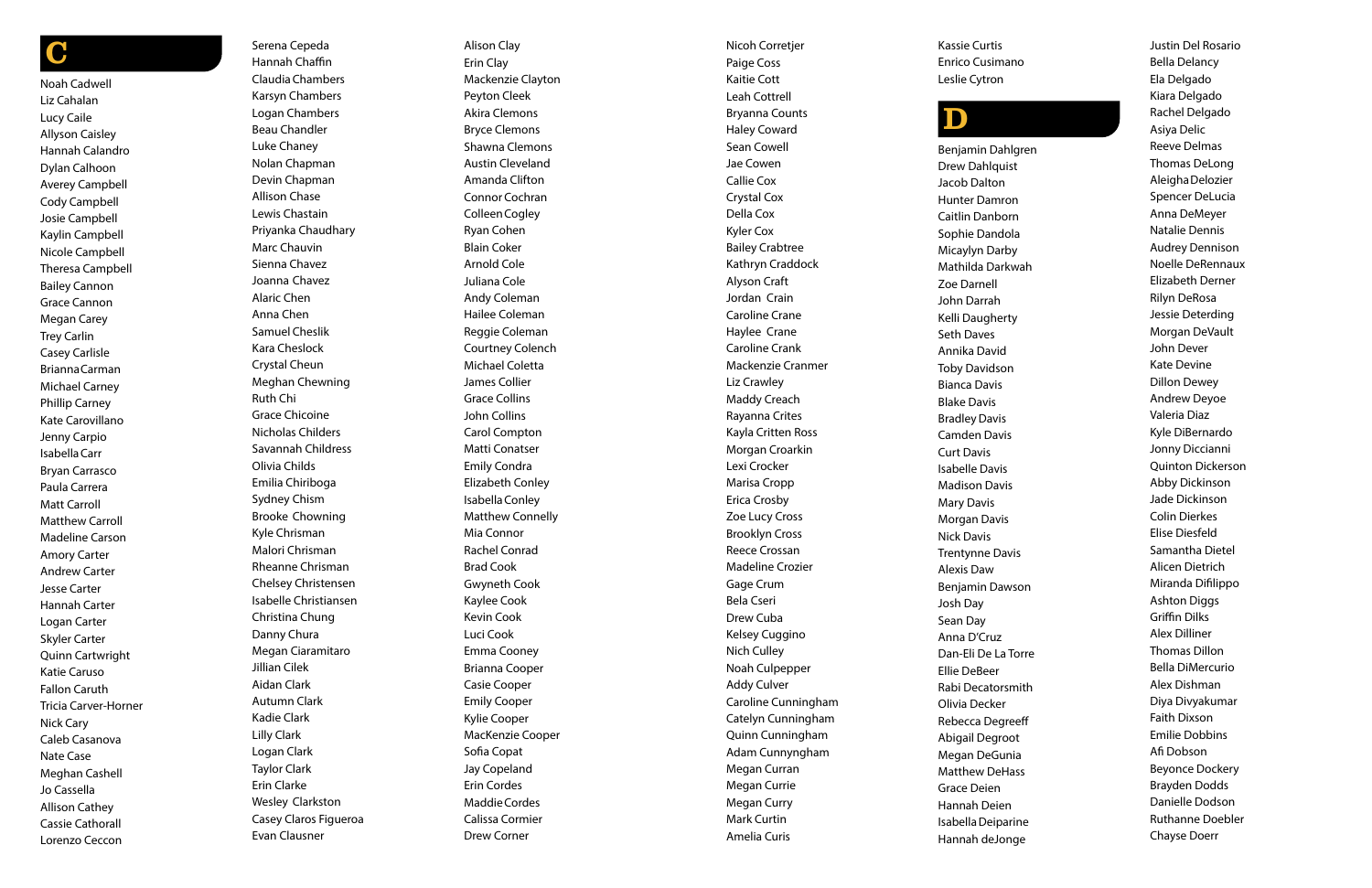Emily Dofing Abigail Doherty Ashley Dolan Keely Doll Sarah Donahoe Amanda Donahue Haly Donaldson Kelsey Dorlac Mark Doss Braxton Douglas Mackenzie Douglas Mary Douglas Olivia Douglas John Dowell Dawson Downing Lily Dozier Laney Drabczyk Lauren Drainer Cassie Draudt Derric Drigalla Gracie Droptiny Jack Dubois Alec DuBois Lily Duda Liliya Dudko Payton Dudley Cameron Duello Layden Dukes Elizabeth Dulle Brylee Duncan Asia Dunford Dillon Dunn Tin Duong Brendan Durbin Destiny Durden Lindsay Durdle Stephanie Durr Matthew Dygert

### E

Lindsey Eakle Gavin Easley Emily Eason Liz Eastlund Sierra Eaton Katrina Eberding Acelin Eck

Marian Eck Lynn Eckhardt Jonathan Edens Jesse Edie Jake Edington Kailey Edmundson Emily Edwards Grace Edwards Hope Edwards Elle Eggers Madelyn Ehler Grant Eisenhauer Addison Eisley Paige Ekstrom Anna Elbert MaddieElder Dani Elking Emily Eller John Elliott Jack Ellis Jane Elliston Kenan Elzoobi Hunter Embrey Esiri Emeje Ashley Emms Jane Endersby Rebecca Engen Taylor England Ari Engle Joshua Engle Abby English Madison Enright Cameron Epperson Lindsey Epperson Jordan Epstein Lucas Erdman Alyssa Erhart Kaitlyn Erhart Davis Erickson Meredith Erickson Elizabeth Eritreo Morgan Erutti Charisma Estes Taylor Estraca Rachel Etwaroo Alex Eufinger

Haylee Evans Jake Evans

Laura Evans Kimberly Evans Catherine Everett Charles Eversman Grace Ewing Ahriana Eyerman

### ינ<sup>י</sup>

Thomas Factor Gbemisola Fadeyi Jacob Fajen Jonathan Fajen Claire Fanning Ayan Farah Allie Farber Collin Farquhar Emma Fassler Marissa Fauci Sarah Faust Eduardo Favela Eleanor Fay Chris Fearnley Delaney Fearon Robert Fears Tessa Feeney Toni Fekete Ashley Feldberg MaddieFels Sydney Feltenstein Lexi Fender Cameron Fenton Joe Ferguson Rachael Ferguson Sarah Ferrell Max Ferry Lindley Ferry Henry Feyh Andrew Fiaush Elizabeth Fife Dylan Finch Elizabeth Finck Lilly Finn Patrick Finnane Katharine Finnerty Derek Fiquet David Fischer Kylie Fischer

Kyle Fisher Luke Fissinger Tyler Fitton Andrew Fitz Jessica Fitzgerald Olivia Flagg-Bourke Ashton Flaspohler Faith Fleming Lizzie Fleming Meaghan Fleming Elizabeth Fletcher Maddie Flieg Maddie Flower Chris Floyd Julia Flynn Elizabeth Fochtmann Alex Foerstel Blaine Folsom Ivan Fontcha Sidne Fonville Gabe Foppe Brandon Ford Paige Ford Vanessa Forister Brianna Forrey Alexandra Fortman Athena Fosler-Brazil Allisa Foster Kelli Foster Jessi Foster Grace Foust Dylan Fowler Madison Fox Scarlett Fox Katie Frakes Jayden Francois Miranda Frankenbach Holden Franklin Kiara Frauenhoffer Beck Frazer Haley Frazer Ryan Frazier Griffin Frechette Seth Fredrickson Noah Free Kora Freeman Phil Freeman Emma French

Mackenzia French Kaitlyn Frerking Dylan Frey Sam Frey Daniel Fridman Audrey Friesen Joseph Frimel Haille Fritz Veronica Fritz Sophie Froese Sarah Frost Trudi Frost **Edward Frumkin** Alexa Frumm Payton Frye Heloise Frymire Laura Frymire Cole Fuemmeler Logan Fuemmeler Margaret Fuhrman Marghee Fullem Jazmine Fullerton Cameron Furbeck Nathan Furnas Hannah Fussner G Mohamed Gaballah Aaron Gabbert Sarah Gadban

Katie Gadbois Trent Gadbois Carson Gaddie Phoebe Gadsden Brandon Galante Tony Galanti Kadir Galban Suarez Caroline Gale Prashidha Galla Annie Gallagher Erin Gallagher Natalie Gallaher Isuru Gamlath Aashree Gandhi Mira Gandhi Max Gandy Elizabeth Ganey

Kelly Gann Kylie Gannan Alex Ganninger Haylee Gant Matthew Gao Michelle Gaona Jack Garagnani David Garcia Michael Garcia Alex Gardner Matt Gardner Nick Gardner Olivia Garino Mia Garino Ashwin Garlapaty Grace Garner Morgan Garnhart Audrey Garoutte Drew Garrett Naomi Garson Makayla Garza Jason Gasser Lauren Gast Natalie Gatten Charles Gaugh Ethan Gebhardt Ally Gederman Aspen Gengenbacher Sara George Emile Gephart Mia Gerdts Emmalyn Gerhardt Luke Gerlemann Holly Gerry Eric Gershilevich Gottlieb Gerstenecker Clayton Gerwitz Riley Gesling Mackenzie Gettel Lizi Ghiday Marissa Gianino Kali Gibbs Hannah Gibbs Cal Gibler Kalista Gilbert Alexandra Giles Hattie Gilkey

Hannah Gill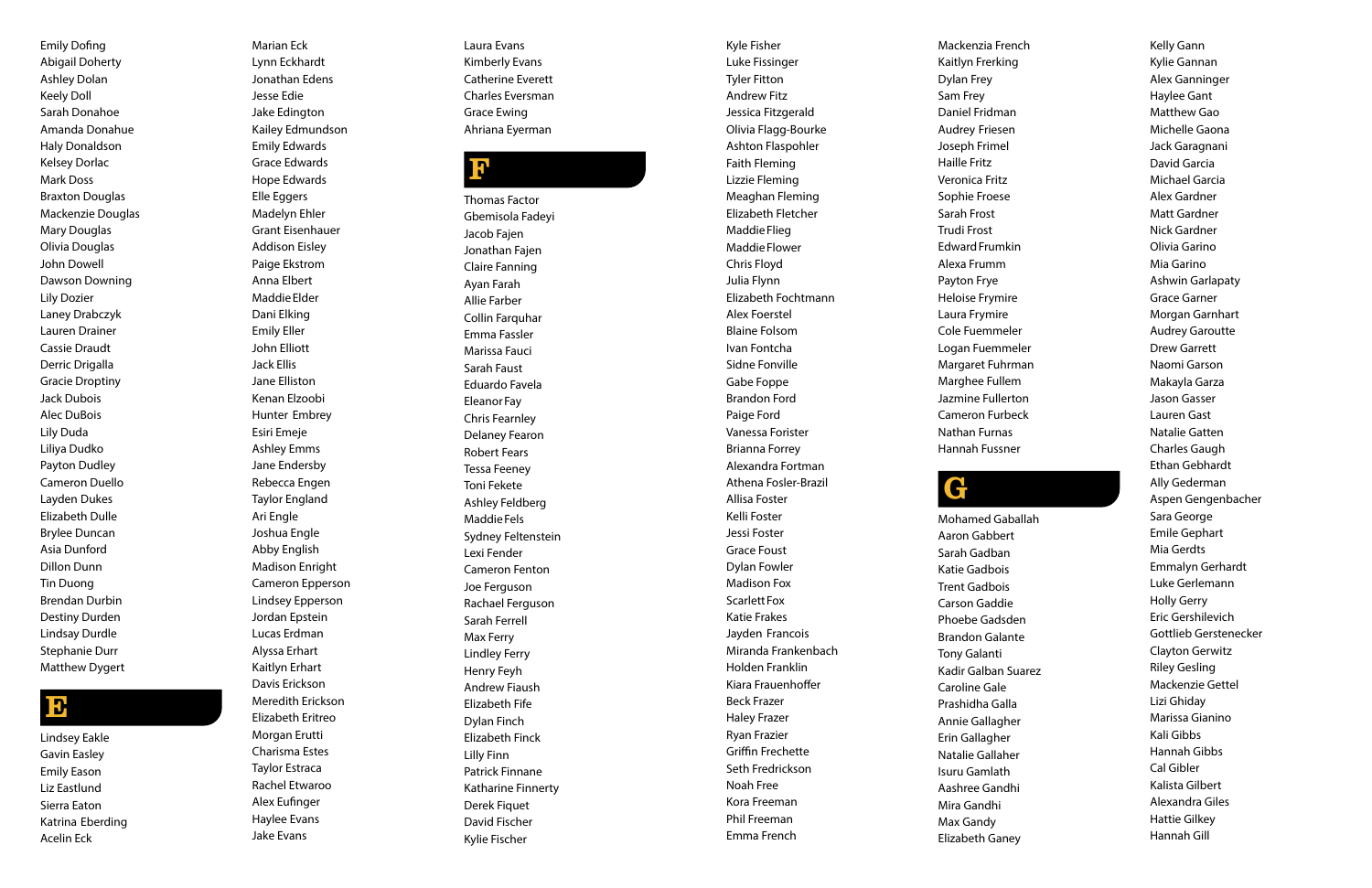Sam Gillespie Emily Gilley John Gillon Julia Gilman Cam Gilmore Riley Girardier Jeri Glass Braden Glass Katherine Gleason Jacqueline Glenn Greg Glickert MacKenzie Glover Kathryn Gluesenkamp Samantha Gnuse Ashley Godare Rachel Godbey Thomas Godsil Sydney Goehler Mackenzie Goetz Annalise Gogarty Gabrielle Goldin Izzy Goldman Kathleen Gomez John Gonzales Evander Gonzalez Juan Gonzalez Chris Good Kamryn Goodlet Morgan Goodnight Will Goodwin Ava Gorham Danielle Gorman Amanda Gosche Victoria Goudeau Emma Gould Tabitha Grace Danielle Graff Jack Graham Chante Graham Sophia Grande Sarah Grant Emma Graul Caulin Graves Tyler Gray Katie Gray Heidi Green Madison Green Raynesha Green

Abby Green Maya Green Lauren Greiner Sydney Grellner Kori Grey Holly Grgurich Thomas Griddine Jake Griebel Kate Griese Pat Griffin Taylor Griffin Emily Anne Griffith Carter Grimes Jayden Grisham Claire Grissum Haley Gronniger Katlyn Groom Tevin Groose Melody Gross Jenna Grossman Gabrielle Groves Elaina Grubb Johnathan Gruebbeling Kevin Guan Amy Gubany Katie Gunter Jianing Guo Zhilin Guo Kody Gustafson Emily Guyot Carlos Guzman Nunez

### H

Kathleen Haas Camryn Habben Gina Hackett Alli Haertling Jamie Hafenstine Natasja Haffner Joshua Hafner Claudia Hagen Jacob Hager Ashley Hagstrom Kevin Hahn Benjamin Hahs Billy Haithcoat Abby Hake

Dylan Hale Mason Hale Ian Haley Mary Hall Olivia Hall Elias Halwaji Gabrielle Haman Myuah Hamilton Claire Hamlin Emilee Hamm Seth Hammack Kevin Hammer Katelynn Hammett Caleb Hammond Jamie Hammond Alaina Hand Noah Hankins Kirsten Hann John Hannibal Lauren Hansen Sarah Hanske Max Hantke Warren Haralson MacKenzie Hard Aubree Hardesty Julia Hardiek Danielle Hardy Isabelle Hardy Gillian Hark Jenna Harms Lauren Harner Ryann Harold Nicholas Harp Emma Harper Ashley Harrington Blake Harris Ethan Harris Justin Harris Joe Harris Lily Harris Paige Harris Colin Harrison Madeline Harrod Bret Hart Ali Hart Brianna Hart Rachel Harter Cate Hartley

Parker Hartman Devon Hartwick Riley Hartwick Ali Hassan Fazal Hassan Nick Hauser Ben Hawkins Emily Hawkins Sam Hawkinson Abby Hayden Grace Hayden Patrick Hayden Alana Hayes Allison Hayes Campbell Hayes Sophie Hayes Brady Hays Dylan Hazlett Lexi Heacock Keir Hearne Kelton Heavin Skyler Hebold Madeline Heck Scott Heckman Chase Heim Sophie Heimerl Riley Heitman Audrey Helmuth Justine Hemaya Matt Hemmersmeier Adorable Hemphill Aliyah Henderson Ellie Henderson Dalton Hendrix Nicholas Henigman Clay Henning Carli Hensley Maddie Herbert Riley Herold Vivian Herzog Emily Hickey Jaylen Hickman Colton Hicks Jeron Hicks Kait Higgins Allison Hildebranski Adrienne Hill Alex Hill

Jamie Hill Kailyn Hill Maddie Hill Riley Hill Brooke Hilton Grant Himmelmann Luke Hines Caroline Hipskind Miki Hodel Hannah Hodges Liesel Hoedebecke George Hoekel Jordan Hoerl Natalie Hoerstkamp Kaitlyn Hoevelmann Kaylin Hoffman Brendan Hoffmann Clay Hoffmann Gracie Hofheins Emily Hogan Maddie Hogan Andrew Hogg Zack Hohenstein Evan Hoiland Felicia Holbrook Kieran Holbrook Lauren Holinsworth Hannah Holladay Cordell Hollensteiner Keshae Holloway Grace Lynn Holloway Emma Holtmann Nathan Holtmeyer Grace Holton Alissa Hood Athena Hood Kaylee Hood Emma Hoover Macey Hoover Kody Hopen Clayton Hopton Angela Horina Philip Horn Jacob Horton Lili Horvath Natalee Hoskin Ana Carolina Hosomi Kolbie Houf

Jacob Hough Ally Hough Matt Houk Andrew Houmes Justin House Jack Houston William Hout Alexa Hoverder Andrew Howard Ashtyn Howard Rani Howard Michelle Huang Yi Huang Nicholas Hubbuch John Huber Jude Huck-Reymond Bailey Hudson Baylee Hudson Haley Hudson Katharine Hudson Matthew Hudson Elijah Hudson-Moore Elaina Huertas Maggie Huffman Andrew Huggins Jack Hulse Nicole Hults Eric Humphrey Abby Hunt Conor Hunt Will Hunt Allisen Hunter Katrin Hunter Morgan Hurt Abby Hurtado Natalie Hurter Vlad Husyev Jasmine Hutchinson Catherine Hutinett Alexander Hutson Ryan Huynh Calista Huys Alexis Hydar Andrew Hylton

Lauren Hynes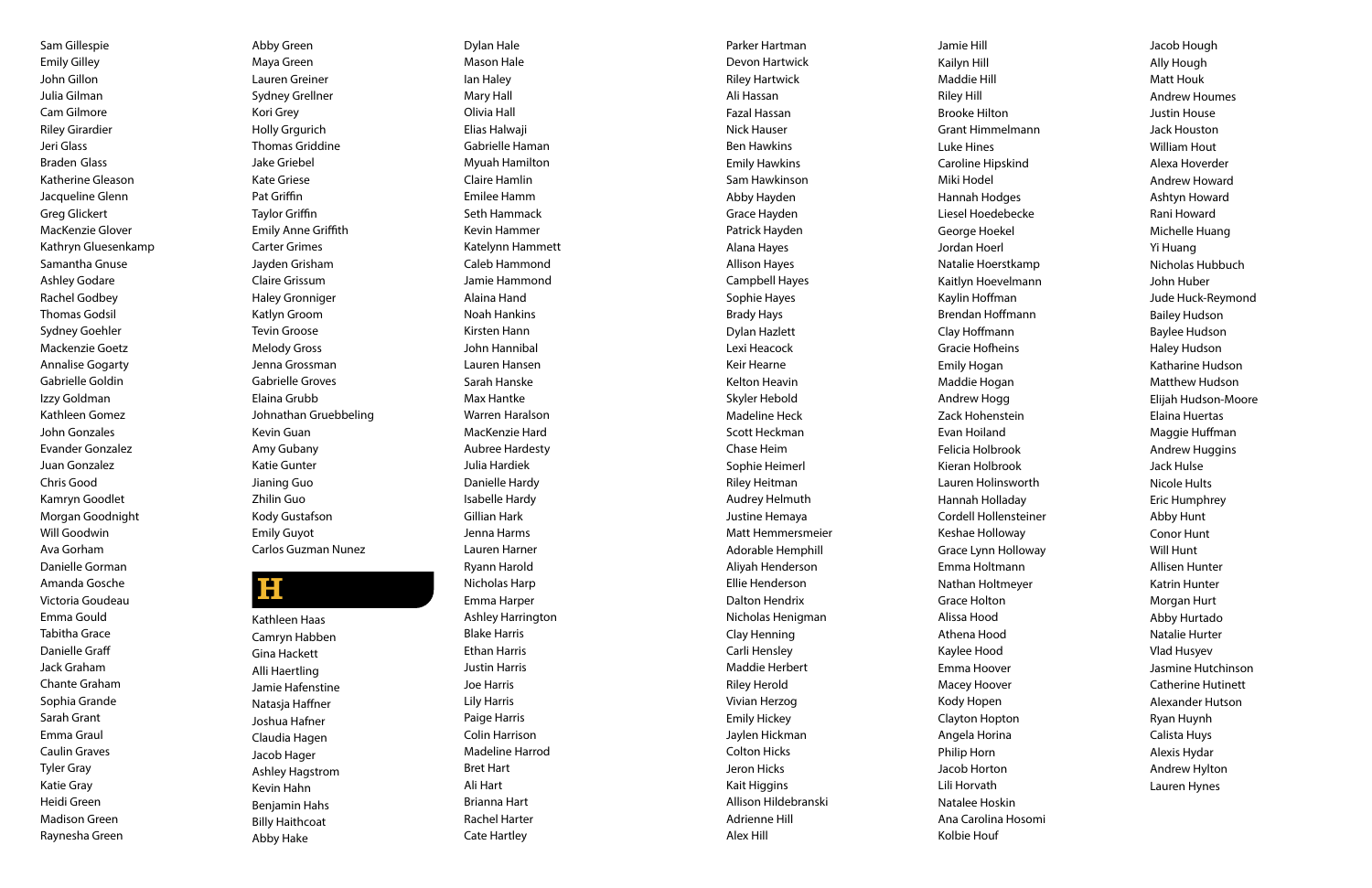# I

Khalid Ibdah Regan Iffert Ben Imhoff Nicha Imkaew Chance Inman Emily Inman Koda Inman-Ahlstrom Anna Inslee Beatrice Ioannou Hamza Iqbal Isis Irving Skylar Irwin Kylee Isom Brett Ives

## J

Ahmed Jaafari Rebecca Jackoway Kierra Jackson Tommy Jackson Jamica Jacobs Samantha Jacobsmeyer Olivia Jacobson Jarrett Jacques Kelsey Jaeger Rafael Sulaiman Jahja Jason Jakubec Ashley James Sam James Spencer James Lorelei James-Michaelis Emmet Jamieson Thomas Jamison Maddie Janes Malyka Janjua Caleb Jared Marty Jaskiewicz Meadow Jayko Rory Jaynes Olivia Jeckel Chase Jeffrey Maxwell Jeffrey Henry Jemison Emma Jenkins

Morgan Jennings Alyse Jensen Chanique Jerrells Jaren Jimenez Richie Jinkerson Dayton Job Camden Jobe Emma Johlie Jessica Johns Taylor Johns Bryce Johnsen Aubree Johnson Brooklyn Johnson Caleb Johnson Emily Johnson Emma Johnson Hope Johnson

Josie Johnson Kyla Johnson Lily Johnson Lyndsey Johnson Noah Johnson Samantha Johnson Kennedy Johnson-Fue Adam Johnston Allison Jokerst Elena Jolly Andrew Jones Anna Jones Atlantis Jones Benjamin Jones Kristin Jones Lauren Jones Madelyn Jones Mason Jones Tayus Jones Travis Jones Cydney Jordan Helena Jordan Jeremiah Jordan Leah Jordan Tiffany Jordan Dominique Joseph Johnny Joyce Kerry Joyce Ariel Judd Vaida Juma

# K

Niabari Kaanagbara Katherine Kacena Giselle Kahmann-Meza Katie Kaiser Aravind Kalathil Dina Kalderon Salifyanji Kalengo Alyx Kalleberg Kari Kamrud Kathryn Kane Macy Kanllakan Vimbayi Kanonuhwa Haleigh Karl Aerin Karrenbrock Jacob Kasten Shannon Kauffman Laura Kaufmann Jordan Kausler Natalie Kay Payton Kearns Gwenna Keckler Ryan Kee Ashley Kee Brett Keele Sammie Keeler Owen Keeley John Keeton Kelsey Keil Megan Keil Grace Keith Caitlin Kelleher Jordan Kelley Shelbie Kelly Alexandra Kelsch Micaela Kemerling Andrew Kempen Vanessa Keopine Ceilidh Kern Christi Kern Easton Kerns Sarah Kerns Anna Keseley Emily Kessel Julia Keszycki Faaris Khan Cynthia Khoukaz

Lea Khoukaz Mary Kilcullen Sarah Kilian Carson Killday Heejoo Kim Ben Kimchi Gwen Kincaid Matthew Kinder Jameson King Jennifer King Logan King Seth King Teagan King Erica Kingdon Nicola Kingery Christian Kinghorne Braeden Kingsolver Sophie Kington Jessica Kingwill Karlie Kinsey Aaron Kintzle Kayla Kipp Mary Jae Kirby Hannah Kirkman Abby Kirtian Parker Kirtley Jacy Kiser Finn Kisida Callie Klein Samuel Kleinmuntz Mason Kliethermes Olivia Kloeckner Adam Klumb Alexandra Klusmeyer Courtney Knese Emma Knickman Madison Knight David Knipp Rick Knoedelseder Emma Knopik Jami Knopp Steven Knotts Dakota Knous Samir Knox Harry Kobitz Rachel Koch Natalie Koelling Colby Koenig

Laurel Koenigsfeld Sean Koetting Jessica Kolditz Samantha Kollmeyer Jessica Kondratenko Layne Konneman Ella Konrad Andrew Koppitz Savannah Korn Lyubov Kornev Noelle Korta Zoe Korte Jessica Koscelny Gannon Kosowski Kim Koutsogiannis Katherine Kovacich Kaelyn Kovarik Lianna Kowalke Reinwald Hunter Kowalski Barley Kozlowski Summer Kraff Emma Kramer CJ Kraus Ben Krewson Chris Krewson Rylee Kribbs Gabby Krimmel Kit Krippner Abby Krishnan Nicolas Krueger Grace Krug Elizabeth Kruse Barb Kuensting Joe Kuhlmann Elizabeth Kujath Kevin Kumar Aishwarya Kumar Ivory Kump Ashley Kunce Ally Kunz Grayden Kurtz Jacob Kush Alexis Kuykendall Victoria Kuz Sydney Kwapis

### L

Jacob Laan Madison LaChance Jackie Lai Ian Laird Taylor Lalk Brooke Lally Madeline Lamartina Marissa LaMartina Sophia Lamb Brock Lambert Erika Lambkin Reid Lamie Elizabeth Lammers Anthony LaMonica Jocelyn Lamore Abby Land Rachel Landis John Lane-Watson Danny Laney Derek Lang Nick Langdon James Langen John Langen Katherine Langen Maiya Lanham Brenden Lankau Justin Lannin Lisa Lantz Adam Lappe Brenda Latamondeer Hunter Latson Caleb Laughlin Katie Laughlin Emma Laurx Reese Lavers Anna Law Katie Lawler Kira Lawler Meghan Lawlor Cayden Lawrence Abigail Laws Jordan Lazenby Annie Le Kim Le Michelle Le Nathan Le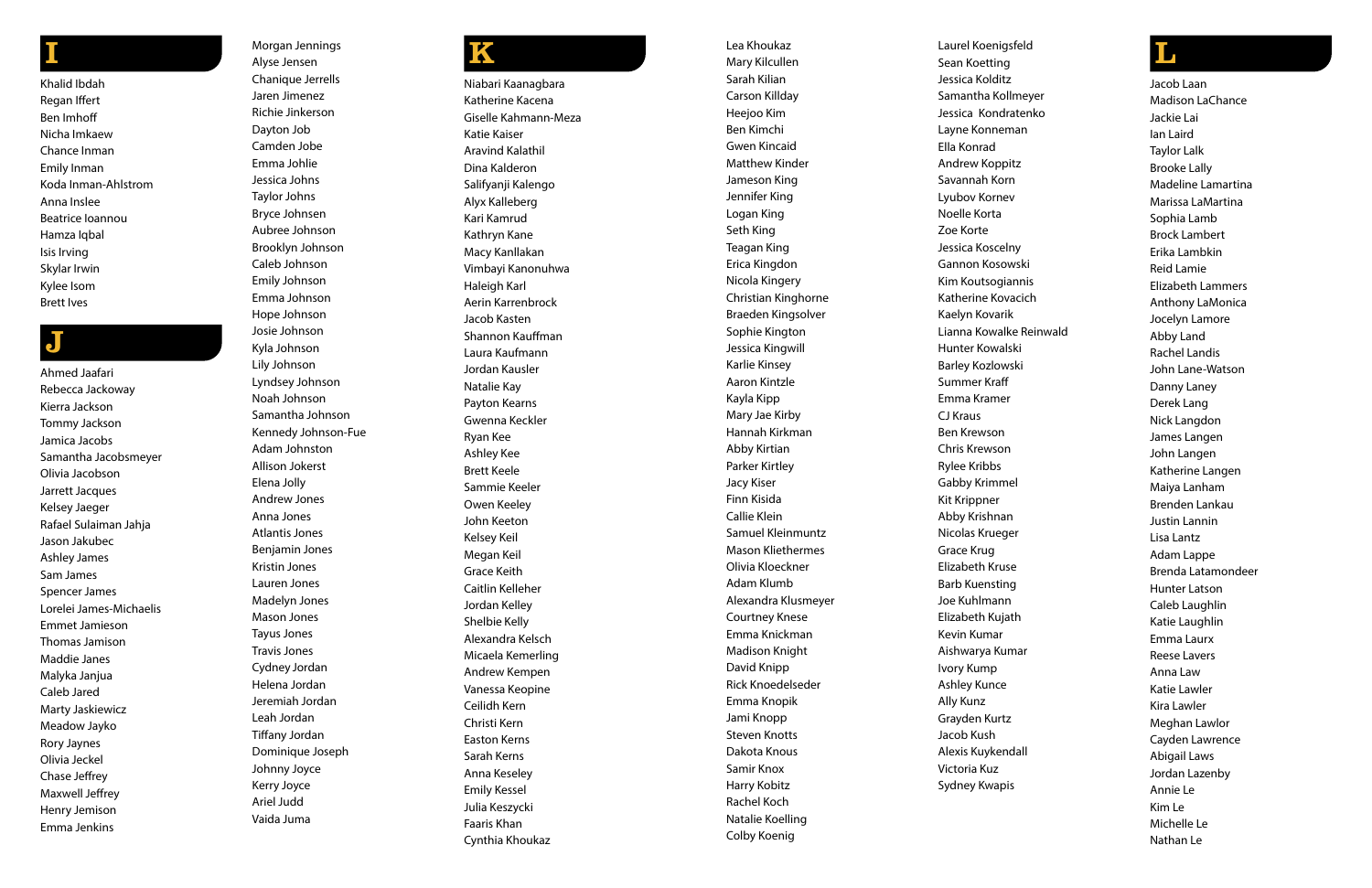Anthony Leacock Juliann Leak Fallon Leaton Christian Leddell Isabella Ledonne Abby Lee Adrianne Lee Andrea Lee Brandon Lee Dahye Lee Hee Lee Meaghan Lee Sophia Leftwich Rhaea Lehman Olivia Lehnert Hannah Lehnhoff Evan Lemke Dawson Lemmons Rachel Lensing Trisha Leong Mary LePique Lauren Leppert Madelynne Lepsky Ethan Leslie Jacob Leverson Marissa Levi Abby Levine Sophie Lewczuk Bethany Lewis Evelyn Lewis Jane Lewis Leah Lewis Anyi Liang Gabby Licari Frank Licavoli Jordan Lidsky Annalise Liles Grace Liles Kesha Liles Kaitlin Limbach Andrea Lin Brooke Lincoln Luke Lindberg Nick Linn Dedric Linzie Taylor Lionberger Jayden Lippincott Eric Lis

Kayleigh Little Amelia Littrell Yicheng Liu Wilson Liu Noah Lively Edie Livers Iman Lloyd Spencer Locke Drew Lockhart Ellie Loe Alex Loesing Victoria Lofland Kathryn Lohman Caleb Long Camryn Long James Long Kaitlyn Long Hailey Loog William Loomis Ellie Lopez Jennifer Lopez Tara Lottes Olivia Love Connor Lovelace Zach Lovelace Brianna Lowe Jacob Lowe Emily Lower Kendall Lownds Alice Lu Kamillah Lucas Mitch Luce Elyse Luecke Andy Luetkemeier Claire Luetkemeyer Carson Lujin Elise Luker Brittany Lukins Zoe Lundstram Phung Lung Patricia Lupu Aidan Lurtz Nicole Lutchka Laine Lutgens Haley Lykins Margaret Lyon Megan Lyon Chenglin Lyu

### **M**

Andres Machado Chelsie Mackanos Lindsey Mackey Loren Macon Dili Maduabum Aditya Maganti Aubrielle Maginness Luke Magnante Liza Mahacek Riley Maher Jasmin Maisuria Dani Major Zachary Maldonado Emma Malinee Umer Mallick Peter Mallon DeMario Malone Coleson Manade Camille Manary Gianna Mandile Garrett Mangels Chris Manie Molly Manley Jillian Manners Simon Manring Elyse Mansfield Makaila Manuel Dominic Marcallini Cole Marchlewski Meaghan Marcin Matt Marek Josh Margherita Anna Margraf Jillian Marino Lauren Marino Cassandra Marks Mikayla Marrazzo Justin Marrs Megan Marshall Elizabeth Marszalek Bailey Martin Christian Martin Grant Martin KamrynMartin Kendall Martin Megan Martin

Shannon Martin Brianna Martinez Grace Martinez Vadianna Martinez Andrew Marty Jordan Marushak Jennifer Marx Gianna Marzano Gavin Maschmeyer Allison Masilionis Amara Mason Christina Mason Madison Mason Haley Massa Keeleigh Mastis Kayla Mater Lenytte Matos Mariah Matson Daryna Matsyokha Mario Matteucci Sarah Matusofsky Camille Maule Shelbie Mays Kristen McAllister Cydney McCafferty Jonas McCaffrey Kylie McCaherty Aeri McCarthy Avery McCarthy Zoe McCarthy Savannah McCauley Maya McClain Connor Mcclintock Jonae McCloud Raynah Mcclure Meaghan McConkey Eli McCoo Karlea McCord Hannah Mccrary Madison McCreary Grace McCully Brandon McDaniel Molly McDermott Grant McDonnell Alex McEachern Katie McElroy Katelyn McEnroe Lauren Mcfail

Kennedy McGhee Mara McGhee Breanna Mcgilton Kara McGinnis Hannah McGivern Sydney McGuire Elizabeth McIlyar Jack McInerney Kaylyn Mckee Casey McKelly Jacquelyn McKenzie Ryan McKeon Grace McKevitt Hunter McKinney Cade McKnelly Ali McLaughlin Morgan McLaughlin Megan McLeod Connor McLindon Liam McMahan Braden McMahill Anna McMahon Cameron McMains Taylor McNair Abbey Mcnally Bryan McPeak Mac McPike Seriah McQueen Tommy McSweeney Lauren McWherter Dymond McWilliams Kendra Mehl Shay Mehta Christina Meier Emily Meier Marley Meinking Francisco Melendez Leketor Member-Meneh Chloe Memeti Katelyn Mendenhall Dominic Menendez Senay Mengesteab Adam Menker Rylie Mercer Amanda Mercola Noni Meredith Landon Merkel Lydia Merkerson

Sam Merrifield Luke Mertens Hunter Mesko Elizabeth Messenger Max Messer Lou Messmer Haley Mesz Tyler Mettetal Haley Metz Rachel Meyer Eric Meyer David Meyerhoff Jacob Meyerkord Kylie Meyerkord Maleigha Michael Josh Michalak Zack Mikuls Caylie Milazzo Natalie Miles Chuck Miller Colten Miller Garrison Miller Haley Miller Heather Miller Ian Miller Jessica Miller Joe Miller Jordan Miller Mason Miller Molly Miller Natalie Miller Reagan Miller Adrianna Milli Ella Milligan Conor Mills Jameson Mills Joshua Mills Lexi Mills Annelise Miner Joseph Miner Rachel Miner Ally Minor Abi Mirikitani Rachel Misner Alicia Mitchell Andrew Mitchell Caroline Mitchell Max Mitchell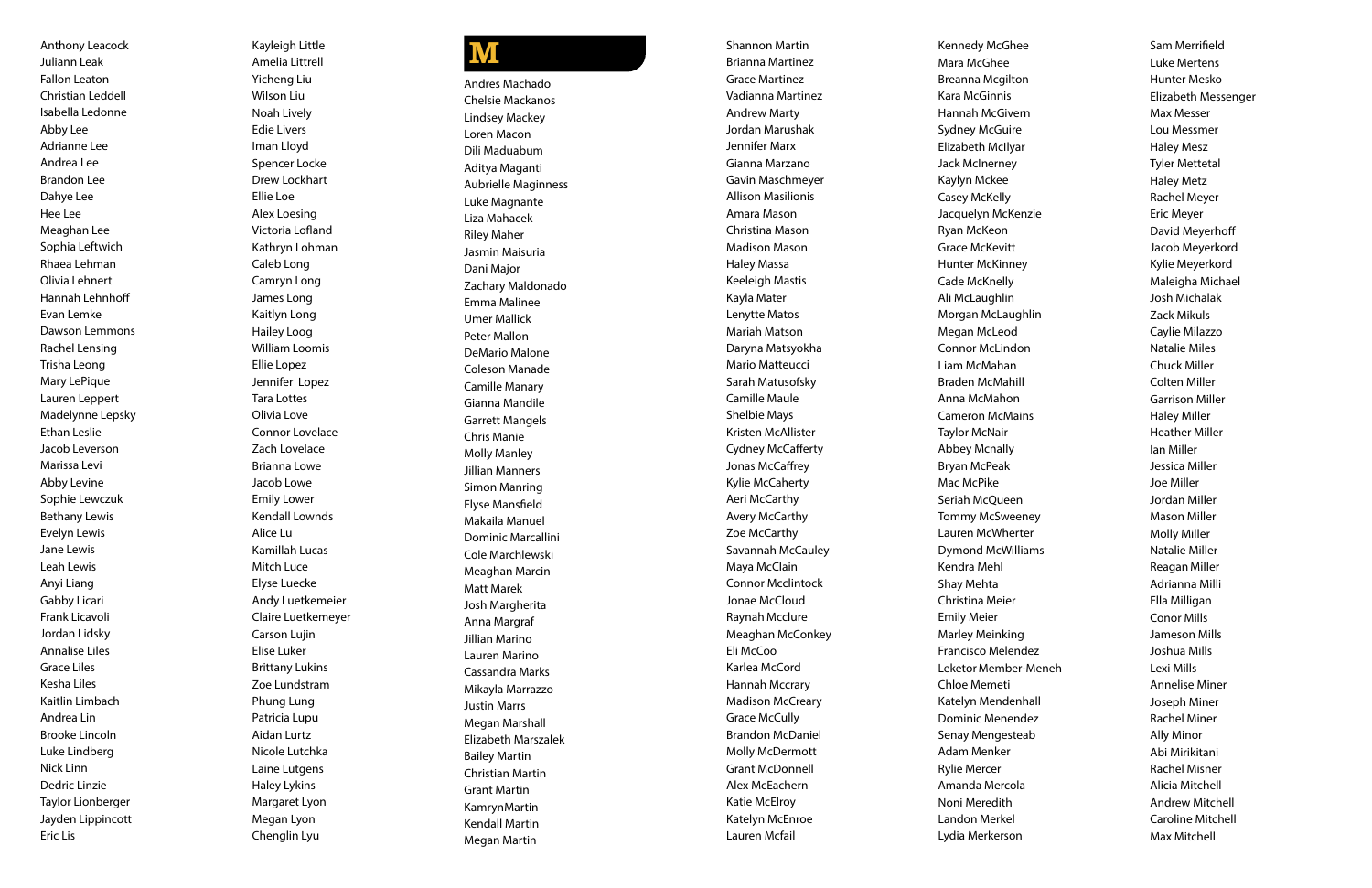Noah Mitchell Taylor Mitchell Gage Mitchusson Jordyn Moaton Aniyah Modacure Abby Moehlman Mark Moghadam Ivan Mokeyev Megan Moll Allison Mollett Cameron Mondl Michael Monfort Ashley Monks Lindsey Monnig Skylar Monroe Pamela Montano Claure Domenic Monteleone Amanda Montgomery Alexandra Moore Anna Moore Bailey Moore Hailey Moore Katherine Moore Lauren Moore Maddi Moore Wyatt Moore Zairai Moore Maya Moreau ClaytonMorgan Olivia Morris Ashlyn Morrison Layton Moser Joseph Mosley Lashauna Moss Nate Moss Mikey Mossine Angel Mounivong Piath Mourwal Caroline Moxley Alesia Mozee Maddie Mueller Erin Mueller Akhil Mulakala Angie Mulita Destiny Muller Alec Munson Danielle Murawski Bronte Murgett

Mason Murphy Morgan Murphy Amanda Murray Casey Murray Steph Muscott Christian Musgrave Ben Musgraves Rowen Mutt Lauren Myers Imani Myint John Myres Keali Myrick

### N

James Naert Grace Napp Sydney Nardini Molly Nash Matt Naunheim Sadaf Naushad Alexis Neal Morgan Neal Sarina Neal Sophie Nedelco Emma Neel Paige Neff Claire Neighbors Nick Nellesen Kalista Nelson Noah Nelson Sierra Nelson Zoe Nelson Eva Nelson-Ochs Natalie Nepper Reagan Netemeyer Lauren Neubauer Bobbie Neustel Amalia Newman Angel Newman Margaret Newman Macgyver Newton Sage Newton Allen Nguyen Angel Nguyen Duy Tung Nguyen Jenna Nguyen Jessica Nguyen

Michael Nguyen Phuong Nguyen Tim Nguyen Toby Nguyen Lexi Nichols Shane Nichols Jonah Nickerson Emily Niehaus Sami Niemeyer Jon Niemuth Lindsey Nieuwenhuizen Madison Nieuwenhuizen Dayna Ninichuck Beatrice Nkansah Ijeoma Nkenchor Grace Noble Will Nolte Susannah Nordmann LeeAnn Nordstrom Kathryn Normington Adrianna Northrop Jaliah Norton Melanie Noser Amanda Nothstine Osman Noueiry Emma Novak Samantha Novak Paige Novander Gavin Nowlin Matt Nussbaum Sierra Nyquist

O

Lane Oakes Rachel Obenhaus Amanda Obeso Carrick O'Bleness Ashley O'Brien Colin O'Brien Mia O'Brien Linden O'Brien-Williams Anna Marie O'Byrne Ryan O'Connell Scott O'Dell Luke Odo Gracie O'Donnell Paul Odu

Avery Oehlschlager Kaleb Off Jack Ogilvy Aidan Ogle Kailey Ohrenberg Michael O'Keefe Kismet Okyere Kelly O'leary Chloe Oliphant Morcquess Oliphant Maria Olivos Abdul Omar Kamsi Omeni-Nzewuihe Clare O'Neil Laney Orchard Shay Orcutt Lily Ortinau Sarah Ortiz Allison Ortmann Payton Orton Katie O'Russa Megan O'Russa Michael Osher Joseph Outar Sarah Overby Ava Overman Allie Overschmidt Anthony Overton Quinlan Owen

## **P**

Ivy Ozbun-Welch

Kylie Page Abby Palmer Jasmine Panday Ellie Panicola Brandon Pappas Henry Paraino Peyton Parasuram Komini Pardalos Palmer Parish Alexander Park Jee Eun Park Min Su Park Adia Parker Derek Parker Forrest Parker

Jessica Parker John Parker Sophia Parmacek Caroline Parry Julianna Parsons Teresa Pasch Himani Patel Mahi Patel Priyanka Patel Ravi Patel Vishal Patel Zara Patel Sean Patterson Elena Pautler Grace Pea Allison Peacock Madison Peacock Sydni-Anne Pearson Lauren Peck Liam Peck Matthew Pecoraro Janae Pembrook-Ward Ellie Pendleton Mak Penny Cydney Perkins Brionne Perkins Tori Perkins Catherine Perlik Cassidy Perlmutter Ciara Perritt Joshua Perry Jesse Perue Emily Pestka Michelle Peters Mitchell Peters Stella Peters Tanner Peters Cole Petershagen Haden Peterson Sam Peterson Rachel Petro Sarah Petrowich Kathryn Petruska Taylor Petska Jashayla Pettigrew Scott Pettit Emili Pezall Malachi Pezley Jewell Pfister Rachel Phelan Connor Phillips Josie Phillips Kirsten Phillips Sophia Phillips Cameron Phipps Claire Piburn Keenan Pickell Noah Pieper Greg Pierson Alexis Pietro Olivia Pine Paige Pippin Hannah Pisani Danielle Pittman Luke Pittman Grace Placek Ante Plecas Kate Pluenneke Rylan Polikov Kurt Politte John Pollman Jeffrey Pollmann Makayla Pollock Isabella Pompiean Kailey Ponder Kaylee Popejoy Grant Poppe Sydney Poppe Hayden Potter Kim Potthast Akira Potts Jalyn Powell Coby Powers Veronica Pozdal Nick Prainito Claire Prather Nathaniel Prather A'Rya Pratt Keerthivaas Premkumar Ben Prentiss Jacob Presler Ethan Presley Cierra Presson Grace Prestley Raymond Preston Chloe Prewett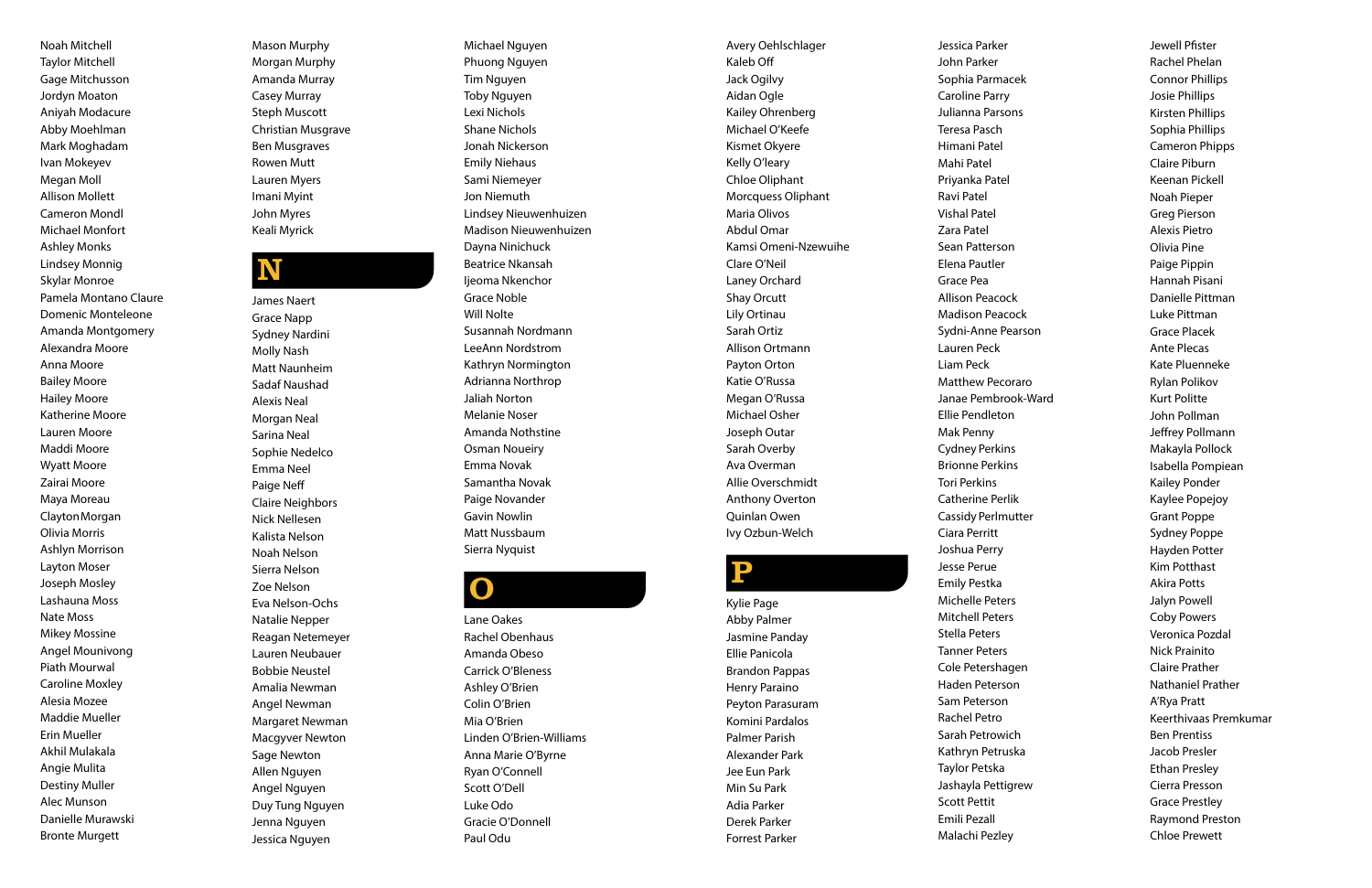Libby Price Rebecca Price Rylee Price Tori Price Tyler Price Elise Prickett Rachel Prickett Craig Prince Nick Prindiville Tara Prindle Ian Prinster Emma Proskey Yeates Pruden Ben Ptasienski Jessica Pulchinski AJ Puleo Alexandra Purvis Taylor Purvis Adrienne Pyeatt

### Q.

Sabrina Quick Ryan Quicke Alex Quido Declan Quinn Matt Quinn Faith Quist

### R

Angel Rae Sophia Rainey Kaitlyn Raith Micael Ramey Sofia Ramirez Edith Ramirez-Salazar Kassandra Ramos Myia Ramos Jami Rance Morgan Ranchel Joe Randazzo Riley Randazzo Madison Raney Lauren Rankin Nicholas Rankin Rachael Raub Natalie Rausch

Garrett Ray Madison Read Julia Read Deandre Reading Vincent Rebello Leyton Rebori AngeliaReddell Hannah Redding Emily Redford Iris Redmond Phajja Redwood Austin Reed Bella Reed Deja Reed Kennedy Reed Drew Reese Kristen Reese Emily Reeves Mary Grace Reeves Lauren Regan Will Rehagen Evan Reichard Brooke Reinsch Maddie Reiser Ally Renaud

> Ada Rendleman Haley Renkemeyer Victoria Renovitch Avery Renshaw Mason Renshaw Ashley Renz Chris Repka David Retherford Reilly Revord Daniella Reyes Dominic Reyes Sarah Reynolds Grace Rhoads Lexie Rice Ronin Rice Andrew Richardet Sophie Richards Sydny Richards Isabella Richardson Alisha Richey Tessi Rickabaugh Brooke Rickard Ben Ridder

Samuel Ridgeway Caleb Ridings Kaylee Riebel James Riechers Jacob Rief Abbie Ries Jack Ries Jessica Rigby Bryce Rigden Matthew Riley Aiden Risner Courtney Risner Taylor Ritchey Laine Ritter Karson Rivers Johan Ro Nicholas Robbins Jason Roberts Jessica Roberts Korinne Roberts Nathan Roberts Preston Roberts Breanna Robinson Haley Robinson Kayla Robinson Tyeece Robinson Kayla Rocha Kayla Roche Andrew Rocklage Conner Rockow Della Rodenbaugh Tori Rodgers Alex Rodman Aaron Rodriguez Joel Rodriguez Francesca Rodriguez-Hart Jack Roettger Abby Rogers Blair Rogers Jenna Rogers Sammy Rogers Weston Rogers Taylor Rogger Eli Rojas Emily Rolands John Romer Sophia Romero-Compain Daniel Romm

Quin Roney Emily Rong Jenna Rood Jake Rooney Henry Roos Alexandra Roper Kathryn Roper Morgan Roper Kat Rosenberger Dante Ross Emma Ross Libby Ross Skyler Rossi Kamryn Rosuck Alli Roth Caycee Roth Benjamin Rouder Claire Rougeau Sarah Rousseau Claire Rowe Kennedy Rowe Richard Rowland Austin Rucker Elleyna Rudman Alex Rudolph Margot Ruff Abigail Ruhman Neftali Ruiz Chaeli Rule Amelia Runge Brooke Runge Jacob Rush Derik Russell Lane Russell Miya Russell Katie Ruth Shelby Ryan Brooke Rychlec Chloe Rzeppa

# S

Eli Saale Mira Sachdev Arrionna Sackett Imad Sadi Madilyn Safley Sahil Sah

Maddie Sahudin Allison Salamone Devany Salas Keani Salas Victoria Salathe Bella Salerno Anthony Salerno Samantha Sambolin Aiden Sampson Analise Sampson Jackson Samson Ira Samsonova Leah Sanchez Natalie Sanchez Bailey Sandbothe Meghan Sanders Michel Sanders Josie Sands Lillian Sands Sami Sandt Ariana Santilli Melissa Saracino Zane Sartin Kamilla Sarvestani Alisa Sass Venkatesh Satheeskumar Riley Satterfield Kirsten Sattler Brock Sauer Jake Sauer Shon Sayfuddinov Zachary Scamurra Jessica Scearce Brandon Schad Alex Schaedler Jordan Schafer Logan Schafer John Schanzle Kylie Schatmeyer Austin Schaub Taylor Schellenberg Sarah Scherrer Annasofia Scheve Cole Schilling Andrew Schlager Natalie Schlager Angela Schlaker Elizabeth Schlaker

Syd Schley Paul Schloesser Jack Schlote Ellen Schmidt Joseph Schmidt Justin Schmidt Katie Schmidt Morgan Schmidt Tyler Schmidt Taylor Schmitt Alyssa Schmitz Savannah Schnabel Dan Schneider Lindsay Schneider Lydia Schneider Troy Schneider Ryan Schnitker Maddy Schnurr Bradie Schoemehl Karlee Scholtes Emily Schonemann Jenna Schopen Madison Schott Liz Schrader Blake Schreck Lauren Schreiber Brianalynne Schreurs Daniel Schroeder Emily Schroeder Lauren Schroeder Savannah Schroeder Carson Schroer Ben Schuler Eden Schulte David Schultheiss Justin Schulz Christine Schulze Maggie Schutte Nico Schweikert Mollie Schwein Kayla Schweitzer Tim Schweizer Jenna Schwesig Andrew Scott Cj Scott Laurel Scott Liberty Scott Ridley Scott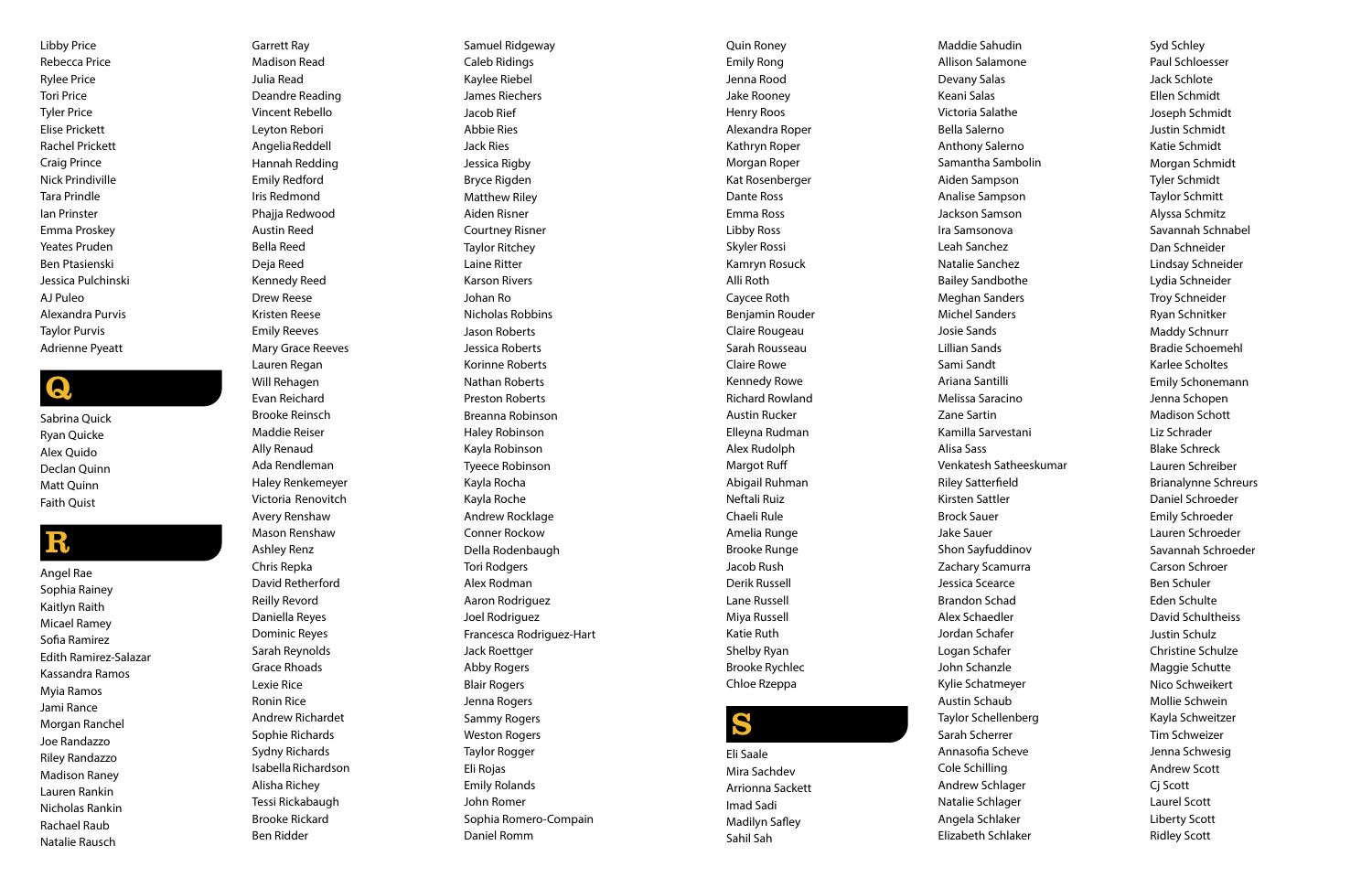Sandie Scott Sydney Scott Matt Scowcroft Alison Scrivner Seth Seagraves Hannah Sears Megan Seaton Ginger Seawel Madi Sedillo Sami Sehgal Audrey Seibel Lizzie Sekarski Bekah Selkoe Keltin Serio Luke Severt Caleb Sewell Elijah Sexe Natalie Sexton Armand Shabany Heather Shade Erica Shangraw Zoe Shanley Alexandra Sharp David Sharpe Kellen Sharpe Sarah Shatel Reagan Shatto Donia Shawn Morgan Shayler Natalie Sheehy Zach Shelangoski Ashley Shelby Victoria Shepard Will Sheridan Andreas Sherman Weston Sherrill Daniel Shi Elizabeth Shields Alyssa Shikles Madi Shinault Chloe Shoemaker Ben Shostak Justin Shotton Megan Shroff Xin Shu Brooklyn Shumate Ethan Shumate Hannah Shupert

Kendra Sibert Mitchell Sidden Sameer Siddiqui Connor Sidwell Rylie Siebel Riley Siebert Robyne Sieh Maddie Sieren Brian ierra Marcello Sieverin Sophy Silva Alyssa Silverberg Alexis Simmerman Christian Simmons Lynnya Simmons Thomas Simmons Chloe Simon Eric Simon Ty Simon Jared Simpson Savannah Simpson Bailey Sims Jessica Sims Tracey Singer Devyani Singh Harjeev Singh John Singh Ryan Sinkler Tony Sirna Alyssa Sitkowski Amy Sittser Kelly Sitz Ally Sivapiromrat Bradford Siwak Olivia Skeans Michelle Skroba Dacia Slater Brady Slattery Rachel Slings Sophia Slinkard Ciarra Small Emma Small Brenna Smith Camden Smith Cheyenne Smith Christopher Smith DJ Smith Douglas Smith

Elizabeth Smith Emily Smith Ethan Smith Ian Smith Kaitlyn Smith Kyle Smith Kyleigh Smith Nicole Smith Nya Smith Serena Smith Sierra Smith Sydney Smith Jim Snell Jack Snelling David Sniatkewicz Addison Snider Grant Snider Jackson Sniff Jackson Snitzer Amy Snow Dani Snyder Hannah Snyder Matthew Snyder Matt Soehngen William Soete Alex Sohl Isaac Soifer Roberto Soltero Ross Sommers Nicholas Sondermann Greta Sonnenberg Jonathon Sopko Kayla Sorto Kip Soucie Sammy Soukieh Abbie Spangenberg Gabrielle Spapperi Brandon Speigle Kayla Spence Megan Spencer Paige Spencer Brendan Spicer Jillian Spicer Connor Spinelli Paige Spinks Ember Sportsman-Collins Raegan Spotts Austin Spratt

Matt Springer Maxwell Staab Jessica Stacker Austin Stafford Taylor Stamm Carissa Staples Emily Staples Carter Starnes Gabi Staskewicz Joshua States Jaden Statham Allie Staykova Rae Stecker Dj Stegeman Kassandra Steger Brady Stegner Max Steib Megan Steinheimer Jalin Stelzer Drake Stephens Joseph Stephens Coryn Stephenson Reese Stetina Corinne Stevens Isabella Stevens Jason Stevens Patrick Stevenson Riley Stevenson Jane Stewart Sarah Stich Tatiana Stickle Billy Sticklen Katherine Sticklen Sarah Stieglitz Jack Stiens Samuel Stiles Ellen Stingley Michael Stitz Katie Stobie Kira Stock Alexis Stockwell Amanda Stoker Grant Stokes Carson Stone Jenny Stone Lillian Stone Paige Stone Jacob Stork

Grace Stotler Ashley Stout Trevor Stratton Brittany Strelitz Chance Strickler Sean Stringberg Olivia Stripling Sarah Strubelt Olivia Struttmann Dakota Stubler Kamile Stuckey Alec Stutson Daniel Stutts Jack Suarez Zach Sublette Eve Sugg Chloe Sullivan Kate Sullivan Kathleen Sullivan Sarah Sullivan Abby Summers Macey Summers Peyton Sumpter Chaz Sun Freya Sun Max Super Abby Sutter Sydney Sutter Ardriannah Sutton Cole Sutton Lauren Sutton Johanna Svensson Katie Swacil Nathaniel Swan Andrew Swanson Veronica Swearingen Sydney Sweeney Nicole Swoboda Meg Swords Josie Sydney Zain Syed Imani Sykes Stephanie Szarnecki Emma Szymanowski



Joshua Tagtmeyer Andrew Tait Samuel Talkington David Tallant Alexie Talpers Aalayla Tangua Dixson Yasmeen Taranissi Katie Taranto Stephanie Tarr Jim Tarrant Annie Tassinari William Taube Abbey Tauchen Ayanna Taylor Jack Taylor Kate Taylor Zachariah Taylor Luke Teague Aaron Tebbe Devon Terry Tawfiq Thabit Thao Thach Cooper Thelen Sam Thieret Noah Thigpen Bridgette Thogo Allison Thomas James Thomas Jessica Thomas Taylor Thomas Kara Thomasson Ashten Thompson Ellen Thompson Greer Thompson Jacob Thompson Justice Thompson Mikaela Thompson Trinidy Thompson Fiona Thurow Jessica Tifase Alyssa Till Nicole Tinsley James Tipton Michael Todd Lee Toellner Madilyn Tominia Madeline Tomkins Abigail Tomlinson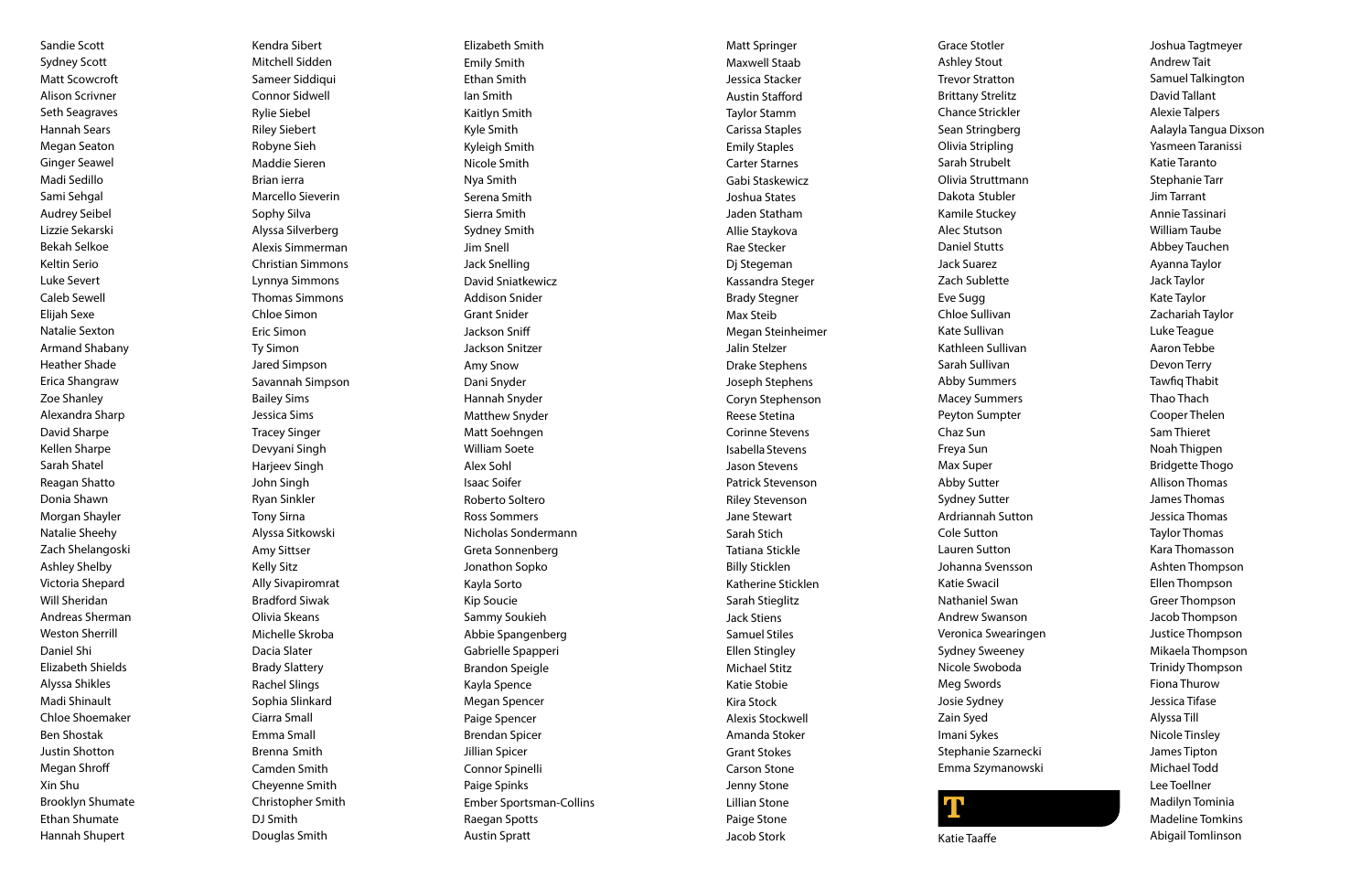Nora Topchian Caroline Topham Julia Topor Kate Toroxel Hunter Tosto Sydney Townsend Oluwafikewa Toyin-Elebute Ryan Trachsel Sam Traina Ellen Tran Quynh Tran Will Tran Carley Transano Elizabeth Trau Sterling Trawick Marissa Triller Dinis Trindade Libby Trotier Eric True Lauren Trumpy Kendall Tucker Ava Tucker Hannah Turner Sadie Turner Sydney Turner Marie Tweedie Joshua-AndrewTwitchell Grant Twombly Abby Twyman

### U

Jacob Unterbrink Erich Unterschutz Abby Uphoff Kailey Urnikis

### V

Garrison Vaccher Arya Vaid Zach Vajda Cameron Valdiviez Clarence Valelo Juan Valencia Haley Valente Nathaniel Valentine Corey Valleroy

Eric Van Delden Amelia Van Doren Sam Van Jura Jaynie Vanatta Kaye Vandendaele Jacklyn Vanderbilt Bailee VanDeren Joey Varacalli Joshua Varnon Samuel Varnon Ethan Vaughn Hallie Vaughn Sandra Vazquez Nicci Vehovc Jessica Velazquez Teresa Vergano Mikella Vermaire Dylan Vertner Delanie Vinzant Jordan Visina Kelsey Vogel Madeline Vogelweid Cole Vogt Emma Volk Jordyn Vollmer Megan Volz Addie Von Drehle Julius von Rautenfeld Nick Vonderheide Jillian Voskovitch Amanda Voss Justus Voss Lilia Voss Sofia Voss

Amanda Votava

Toan Vu

### W

Andrew Wagner Cara Wagner Margo Wagner Mackensie Wagner Zoe Wagner Ryan Wagoner Muhammad Waheed Rhett Wakefield Sierra Wakkure

Kylie Walk Eva Walker Jake Walker Medland Wallace Chiara Wallen Huxley Waller Jayna Wallinger Drew Walls Cade Walsh Maddy Walsh Charlie Walters Xuezhao Wan Jane Wang Qi Wang Zoey Wang Sam Wannemuehler Audrey Warbritton Dane Warburton Belle Warn Michael Warner Lauren Warnken Abigail Warren Burke Warren Vivian Washington Maddie Wasser Ethan Waterman Sierra Watkins Trace Watkins Vanessa Watkins Annie Watson Hanna Watson Nicholas Waycaster Jor'Dan Weatherspoon Mandy Webb Alex Webber Ethan Weber Garett Weber Maxwell Weber Sydney Weber Reiss Wegman Ben Weibel NicholeWeibel Madison Weinstock Alex Weinzierl Anna Weir Brady Weir John Weis Ethan Weiss

Karsen Wilkins Tess Willemse Chloe Willett Alec Williams Alison Williams Alonzo Williams Audrey Williams Brittany Williams Charles Williams Gretchen Williams Jade Williams Kobe Williams Lauryn Williams Lillian Williams Paige Williams Shea Williams Sherell Williams Skiler Williams Tanner Williams Paige Williams Howard Kylee Willis Dylan Wilson Hannah Wilson Elisabeth Wilson Madeline Wilson Meredith Wilson Quin Wilson Shea Wilson Audrey Wind Caylee Windmiller Rachel Wingerson Sky Winholtz Kelly Wink Tyler Wink Calvin Winkler Jackson Winkler Benjamin Winningham Jackson Winters Stephen Winters Aidan Wirrick Andrew Wise Shelby Wisenbaker Addison Wiskur Jackson Witt Brianna Wittenborn Abbey Witter Delanie Wittman Grace Wogomon

Madi Weitlauf Jolie Welch Sophie Welch Ethan Welker Alexander Wells Rebecca Wells Claire Welsh Madelyn Welsh Luke Wendel Dan Wenstrup Rianda Wenther Sadie Werman Abby Werner Kimberly Wert Fred Werth Cassie Wessel Abby West Ashley West Nicholas West Madelynn Westhoff Kayla Wetzel Cole Whalen Monica Wheeler Andrew Whelihan Addison White Brailey White Emma White Lacey White Mary White Neve White Spencer White Cyrus Whited Gehazi Whitehurst Molly Whiting Cameron Whitney Sarah Whitney Liam Whittington Sam Whitty Ryenne Wich Eric Wickenhauser Emma Wickland Elizabeth Widiger Alexandra Widman Grace Wiederholt Sophie Wieser Christopher Wilbers Nathan Wild Olivia Wilhelmi

Glynn Wolf Hannah Wolf Abby Woloss Laura Wombwell Karena Wong Thomas Wons Jaxen Woodberry Payton Woodruff Ethan Woodrum Elissa Woods Adam Woodward Morgan Woolridge Elise Woolsey Jacob Wornson Sophia Worth Veronica Worthen Anna Wright Austin Wright Loren Wright Madison Wright Molly Wright Noah Wright Tanner Wright Paul Wunnenberg Sveta Wunnenberg Anna Wurtsbaugh Marley Wurzer Lauren Wyatt Kate Wyman



Daniel Xu Shang Xu



Cole Yager Yuki Yang Jon Yangas Anna Yannessa Kayla Yanskey Fallon Yarnell Madi Yeager Kyle Yerby Jenna Yim Christina Yoo Natalie Yoraway